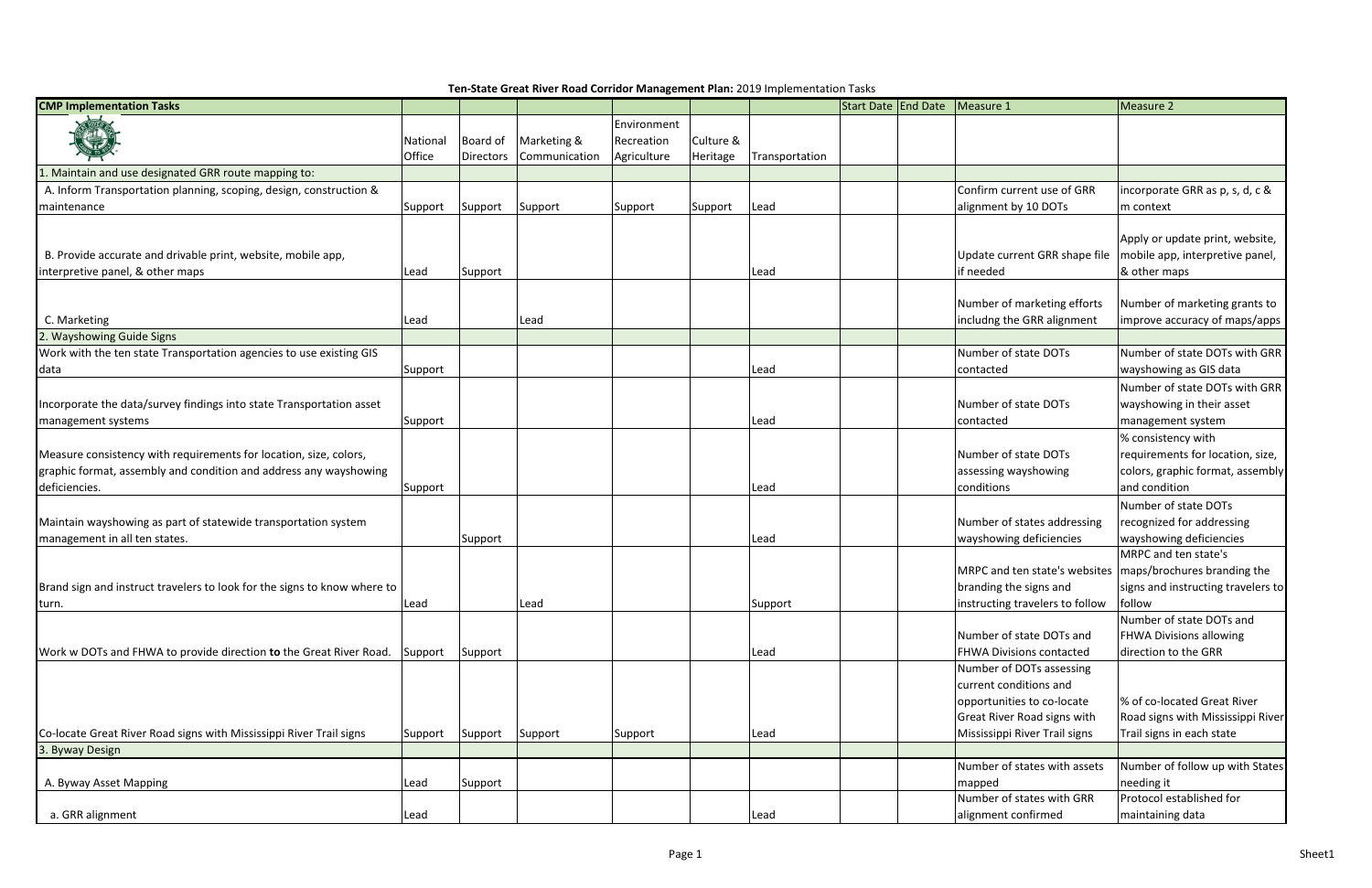| <b>CMP Implementation Tasks</b>                                    |          |                  |               |             |           |                | Start Date End Date | Measure 1                       | Measure 2                                                        |
|--------------------------------------------------------------------|----------|------------------|---------------|-------------|-----------|----------------|---------------------|---------------------------------|------------------------------------------------------------------|
|                                                                    |          |                  |               | Environment |           |                |                     |                                 |                                                                  |
|                                                                    | National | Board of         | Marketing &   | Recreation  | Culture & |                |                     |                                 |                                                                  |
|                                                                    | Office   | <b>Directors</b> | Communication | Agriculture | Heritage  | Transportation |                     |                                 |                                                                  |
|                                                                    |          |                  |               |             |           |                |                     | Number of states with MRT       | Protocol established for                                         |
| b. MRT alignment                                                   | Lead     |                  |               | Lead        |           | Lead           |                     | mapped                          | maintaining data                                                 |
|                                                                    |          |                  |               |             |           |                |                     |                                 |                                                                  |
|                                                                    |          |                  |               |             |           |                |                     | Number of states with GRR &     | Protocol established for                                         |
| c. GRR & MRT wayshowing                                            | Lead     |                  |               | Lead        |           | Lead           |                     | MRT wayshowing mapped           | maintaining data                                                 |
|                                                                    |          |                  |               |             |           |                |                     | Number of states with scenic    |                                                                  |
|                                                                    |          |                  |               |             |           |                |                     | easements & scenic areas        | Protocol established for                                         |
| d. Scenic easements & scenic areas                                 | Lead     |                  |               |             |           | Lead           |                     | mapped                          | maintaining data                                                 |
|                                                                    |          |                  |               |             |           |                |                     | Number of states with rest      |                                                                  |
|                                                                    |          |                  |               |             |           |                |                     | areas, TICs, overlooks,         | Protocol established for                                         |
| e. Rest areas, TICs, overlooks, waysides                           | Lead     |                  |               |             |           | Lead           |                     | waysides mapped                 | maintaining data                                                 |
|                                                                    |          |                  |               |             |           |                |                     | Number of states with           |                                                                  |
|                                                                    |          |                  |               |             |           |                |                     | interpretive panels in R/W      | Protocol established for                                         |
| f. Interpretive panels in R/W                                      | Lead     |                  |               |             | Lead      | Lead           |                     | mapped                          | maintaining data                                                 |
|                                                                    |          |                  |               |             |           |                |                     |                                 |                                                                  |
|                                                                    |          |                  |               |             |           |                |                     | Byway Management & Design       | Byway Management & Design                                        |
| B. Byway Management and Design Training                            | Lead     |                  | Support       |             |           | Lead           |                     | Training outlined               | Training reviewed by 10 DOTs                                     |
| 4. Intrinsic Resources                                             |          |                  |               |             |           |                |                     |                                 |                                                                  |
|                                                                    |          |                  |               |             |           |                |                     | Number of states with assets    | Number of follow up with States                                  |
| A. Map GRR intrinsic resources                                     | Lead     | Support          |               |             | Lead      |                |                     | mapped                          | needing it                                                       |
|                                                                    |          |                  |               |             |           |                |                     | States with mapped scenic,      |                                                                  |
|                                                                    |          |                  |               |             |           |                |                     | recreation, natural, historic,  |                                                                  |
|                                                                    |          |                  |               |             |           |                |                     | archeological & cultural        | Number of follow up with States                                  |
| a. Scenic, recreation, natural, historic, archeological & cultural | Lead     |                  |               | Lead        | Lead      |                |                     | resources                       | needing it                                                       |
|                                                                    |          |                  |               |             |           |                |                     | <b>States with mapped Great</b> |                                                                  |
| b. Great River Road Interpretive Center Network                    |          |                  |               |             |           |                |                     |                                 | River Road Interpretive Center   Number of follow up with States |
|                                                                    | Lead     |                  |               |             | Lead      |                |                     | Network                         | needing it                                                       |
|                                                                    |          |                  |               |             |           |                |                     | States with mapped              |                                                                  |
| c. Wayshowing from the byway to intrinsic resources                |          |                  |               |             |           |                |                     | Wayshowing from the byway       | Number of follow up with States                                  |
|                                                                    | Lead     |                  |               | Lead        | Lead      |                |                     | to intrinsic resources          | needing it                                                       |
|                                                                    |          |                  |               |             |           |                |                     | States with mapped              |                                                                  |
|                                                                    |          |                  |               |             |           |                |                     | Interpretive panels not within  | Number of follow up with States                                  |
| d. Interpretive panels not within the right of way                 | Lead     |                  |               |             | Lead      |                |                     | the right of way                | needing it                                                       |
|                                                                    |          |                  |               |             |           |                |                     | States with mapped other        |                                                                  |
|                                                                    |          |                  |               |             |           |                |                     | travel amenities within the     | Number of follow up with States                                  |
| e. Other travel amenities within the right of way                  | Lead     |                  |               |             |           | Lead           |                     | right of way                    | needing it                                                       |
| 5. Interpretation and Storytelling                                 |          |                  |               |             |           |                |                     |                                 |                                                                  |
|                                                                    |          |                  |               |             |           |                |                     | States with mapped GRR          |                                                                  |
|                                                                    |          |                  |               |             |           |                |                     | interpretive panels within and  | Number of follow up with States                                  |
| A. Map & assess existing Great River Road interpretive panels      | Lead     |                  |               |             | Lead      |                |                     | out of the right of way         | needing it                                                       |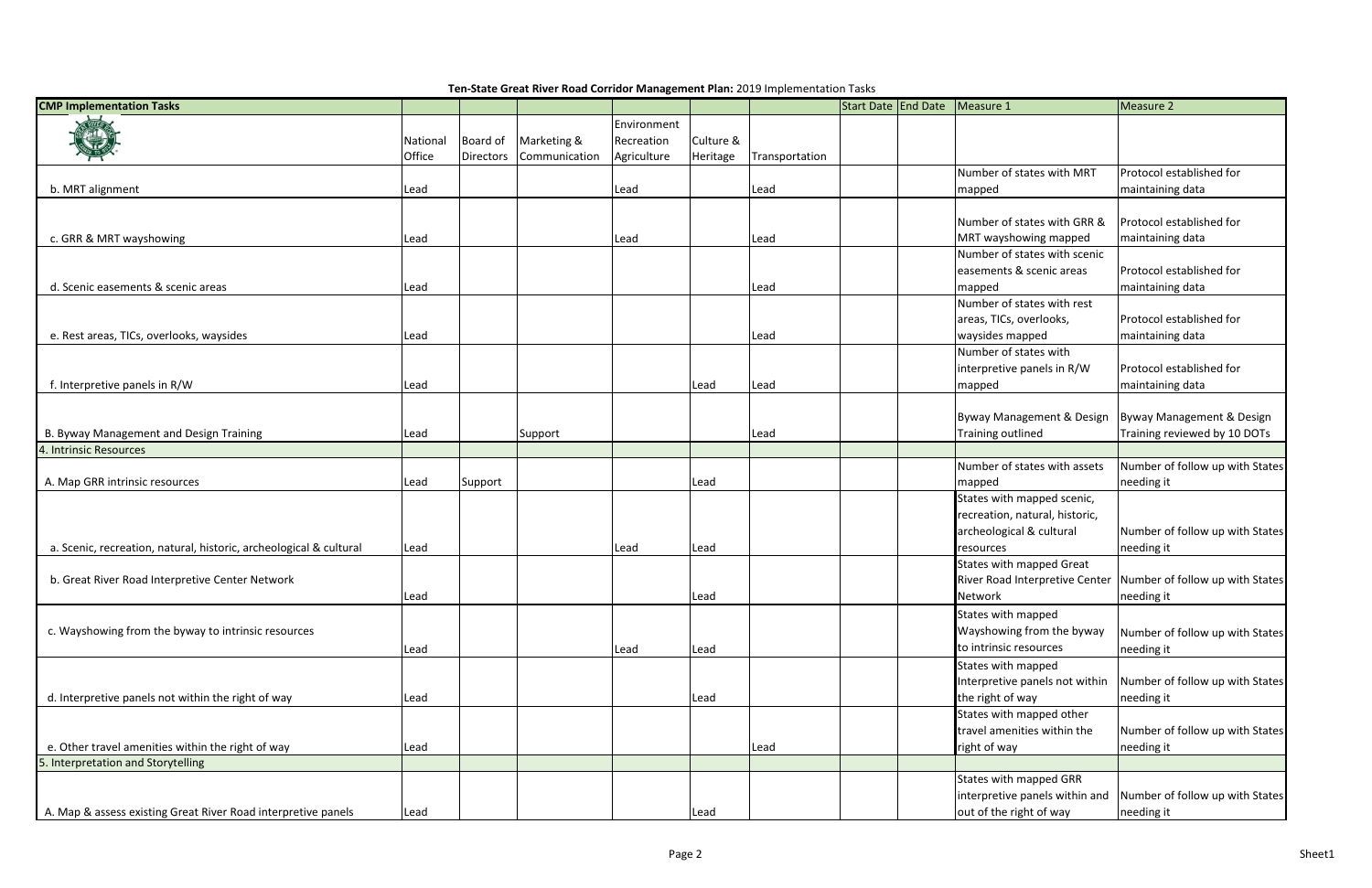| Environment                                                                                                                                               |                                 |
|-----------------------------------------------------------------------------------------------------------------------------------------------------------|---------------------------------|
|                                                                                                                                                           |                                 |
| Marketing &<br>Culture &<br>National<br>Board of<br>Recreation                                                                                            |                                 |
| Office<br>Agriculture<br>Directors<br>Communication<br>Heritage<br>Transportation                                                                         |                                 |
|                                                                                                                                                           | Number of state                 |
|                                                                                                                                                           | DOT/DNR/Ag/Tourism/History      |
| GRR interpretive panel design                                                                                                                             | departments reviewing and       |
| pallet & guidance developed<br>a. Develop design pallet & guidance<br>Lead<br>Support<br>Support<br>Support<br>Support                                    | commenting on content           |
|                                                                                                                                                           |                                 |
| Number of GRR panels added                                                                                                                                | Number of panel content added   |
| b. Add panel locations to GRR maps<br>locations to GRR maps<br>Lead<br>Lead                                                                               | to GRR electonic maps           |
| Number of states, ICs and                                                                                                                                 |                                 |
| partners encouraged to                                                                                                                                    |                                 |
| c. Encourage needed maintenance<br>maintain panels<br>Lead<br>Support<br>Support<br>Support<br>Support<br>Support                                         | Number of panels maintained     |
| 6. Marketing                                                                                                                                              |                                 |
| A. Incorporate ADA-compliant accessibility in website, app & print<br>Number of pieces assessed for                                                       | Number of pieces improved for   |
| compliance<br>materials.<br>Lead<br>Lead                                                                                                                  | compliance                      |
|                                                                                                                                                           | Number of sponsors under        |
| Package development                                                                                                                                       | contract per year Or Dollars    |
| B. Develop GRR/MRPC marketing sponsorship package(s)<br>complete<br>Lead<br>Support<br>Support<br>7. Organization - MRPC                                  | under contract per year         |
|                                                                                                                                                           |                                 |
| A. Reinforce the MRPC Mission by including it on all MRPC documents Lead<br>Number of pieces w mission<br>Lead<br>Lead<br>Lead<br>Lead<br>Lead            | Percent of pieces w mission     |
| Number of BOD members read Percent of MRPC members who                                                                                                    |                                 |
| B. MRPC and Great River Road state statutes - read and use them<br>Lead<br>Lead<br>Lead<br>Lead<br>Lead<br>Lead<br>their statute                          | read their statute              |
| C. Use the benefits of MRPC membership document to express                                                                                                | Number of state that partner in |
| gratitude and engage states to partner in CMP implementation<br>Number of states contacted<br>Lead<br>Support<br>Support<br>Support<br>Support<br>Support | CMP implementation              |
|                                                                                                                                                           |                                 |
| D. Ask Congress (Non-Technical members only) to reinstate the<br>Number of BOD that                                                                       | Number of MRPC members that     |
| National Scenic Byway grants for eligible activities<br>participate in asking<br>Lead<br>Support<br>Support<br>Support<br>Support<br>Support              | participate in asking           |
| 8. Partner Education and Engagement                                                                                                                       |                                 |
| A. Increase MRPC/byway awareness using the Pilot's Wheel & MRPC<br>Number of items logo and                                                               | Number of items logo and        |
| mission on correspondence & collateral materials.<br>mission are used on<br>Lead<br>Lead<br>Lead<br>Lead<br>Lead<br>Lead                                  | mission are not used            |
| B. Invite governors, legislators, tribal members, mayors/Mississippi                                                                                      |                                 |
| River Cities and Towns Initiative, Transportation, Natural Resource,                                                                                      |                                 |
| Historical Society, Agriculture, and Tourism state agency leaders, host                                                                                   |                                 |
| state businesses, tourism professionals, IC staff and Geotourism sites to<br>Number of invitations                                                        | Number of invitations acccepted |
| attend MRPC meetings.<br>extended per state<br>Lead<br>Lead<br>Lead<br>Lead<br>Lead<br>Lead                                                               | per state                       |
| 9. Byway Traveler                                                                                                                                         |                                 |
|                                                                                                                                                           |                                 |
| A. Measure effectiveness of 1) Great River Road route/wayshowing, 2)                                                                                      |                                 |
| access to intrinsic resources, 3) interpretation, 4) marketing, and 5)<br>Number of measures                                                              | Number of measures tested and   |
| trained IC and CVB front desk staff.<br>developed<br>Lead<br>Lead<br>Support<br>Support<br>Support<br>Support                                             | results analyzed                |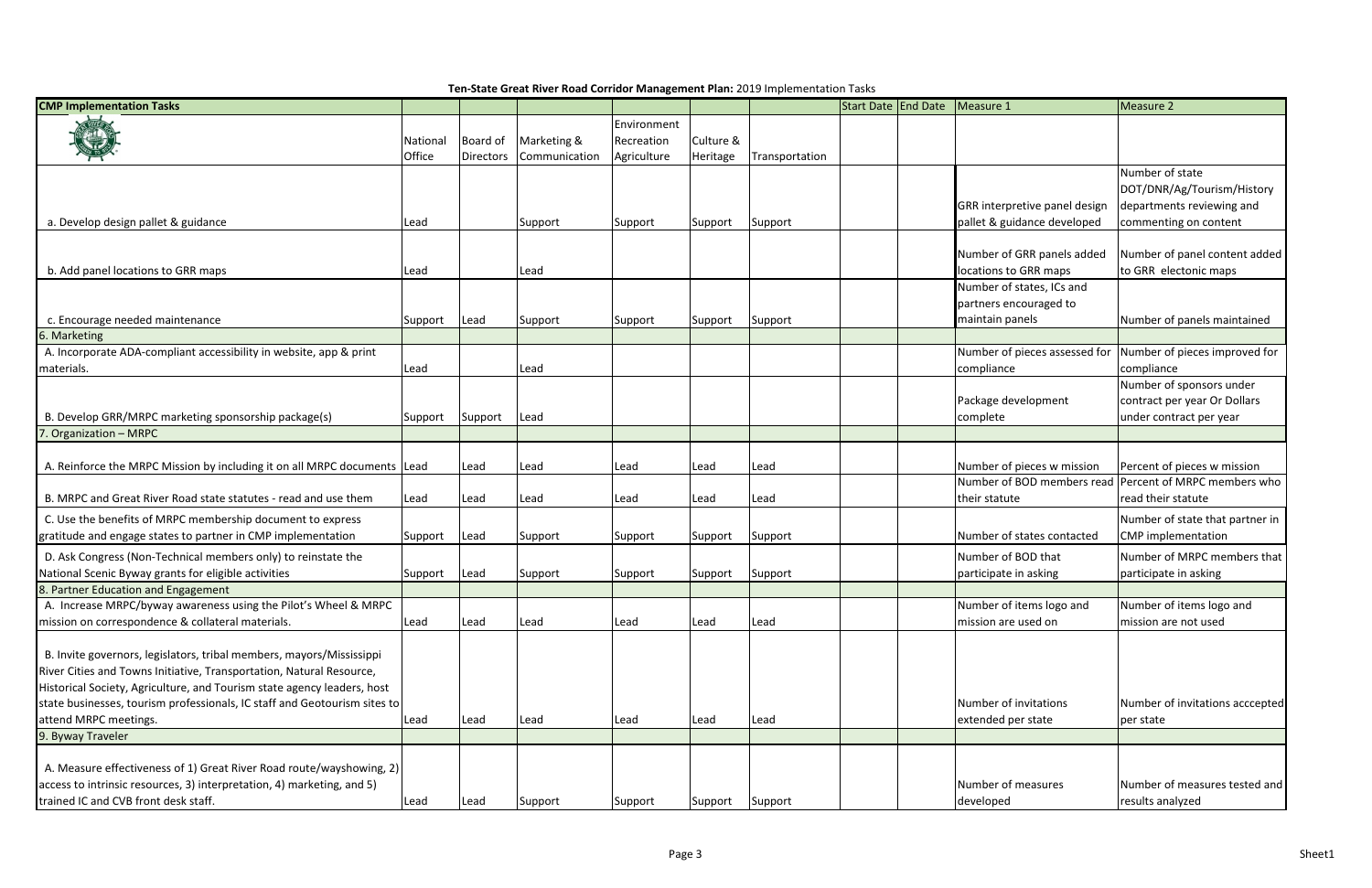| <b>CMP Implementation Tasks</b>                                     |               |           |               |             |           |                | Start Date End Date | Measure 1                                                     | Measure 2                       |
|---------------------------------------------------------------------|---------------|-----------|---------------|-------------|-----------|----------------|---------------------|---------------------------------------------------------------|---------------------------------|
|                                                                     |               |           |               | Environment |           |                |                     |                                                               |                                 |
|                                                                     | National      | Board of  | Marketing &   | Recreation  | Culture & |                |                     |                                                               |                                 |
|                                                                     | <b>Office</b> | Directors | Communication | Agriculture | Heritage  | Transportation |                     |                                                               |                                 |
| B. Developing a feedback tool to determine traveler                 |               |           |               |             |           |                |                     |                                                               |                                 |
| recommendations for route improvements and to know what about       |               |           |               |             |           |                |                     |                                                               | Feedback tool used and results  |
| the byway experience is working well.                               | Lead          | Lead      | Support       | Support     | Support   | Support        |                     | Feedback tool developed                                       | analyzed                        |
| 10. Great River Road Funding and Resources                          |               |           |               |             |           |                |                     |                                                               |                                 |
|                                                                     |               |           |               |             |           |                |                     |                                                               |                                 |
| A. Develop talking points and presentation materials for MRPC Board |               |           |               |             |           |                |                     |                                                               |                                 |
| of Directors, state Commission non-technical members, local         |               |           |               |             |           |                |                     | Talking points and                                            | BOD, State Commissioners, local |
| champions and partners to use to ask Congressional members to       |               |           |               |             |           |                |                     | presentation materials                                        | champions and partners          |
| reestablish the National Scenic Byway (NSB) grant program           | <b>ILead</b>  | Lead      | Support       | Support     | Support   | Support        |                     | developed                                                     | practice using them             |
|                                                                     |               |           |               |             |           |                |                     |                                                               |                                 |
| B. Visit local state and Federal agency/legislature/Congressional   |               |           |               |             |           |                |                     |                                                               | Number of follow up second      |
| offices to encourage reestablishing the NSB grant program.          | Lead          | Lead      | Support       | Support     | Support   | Support        |                     | Number of meetings held                                       | meetings, phone calls, emails   |
| C. Meet with each non-dues paying-state to secure a commitment to   |               |           |               |             |           |                |                     |                                                               |                                 |
| pay the National MRPC dues, as well as fund agency staff time and   |               |           |               |             |           |                |                     |                                                               | Number of follow up second      |
| travel to participate as MRPC members.                              | Lead          | Lead      | Support       | Support     | Support   | Support        |                     | Number of state meetings held   meetings, phone calls, emails |                                 |
|                                                                     |               |           |               |             |           |                |                     |                                                               |                                 |
|                                                                     |               |           |               |             |           |                |                     |                                                               |                                 |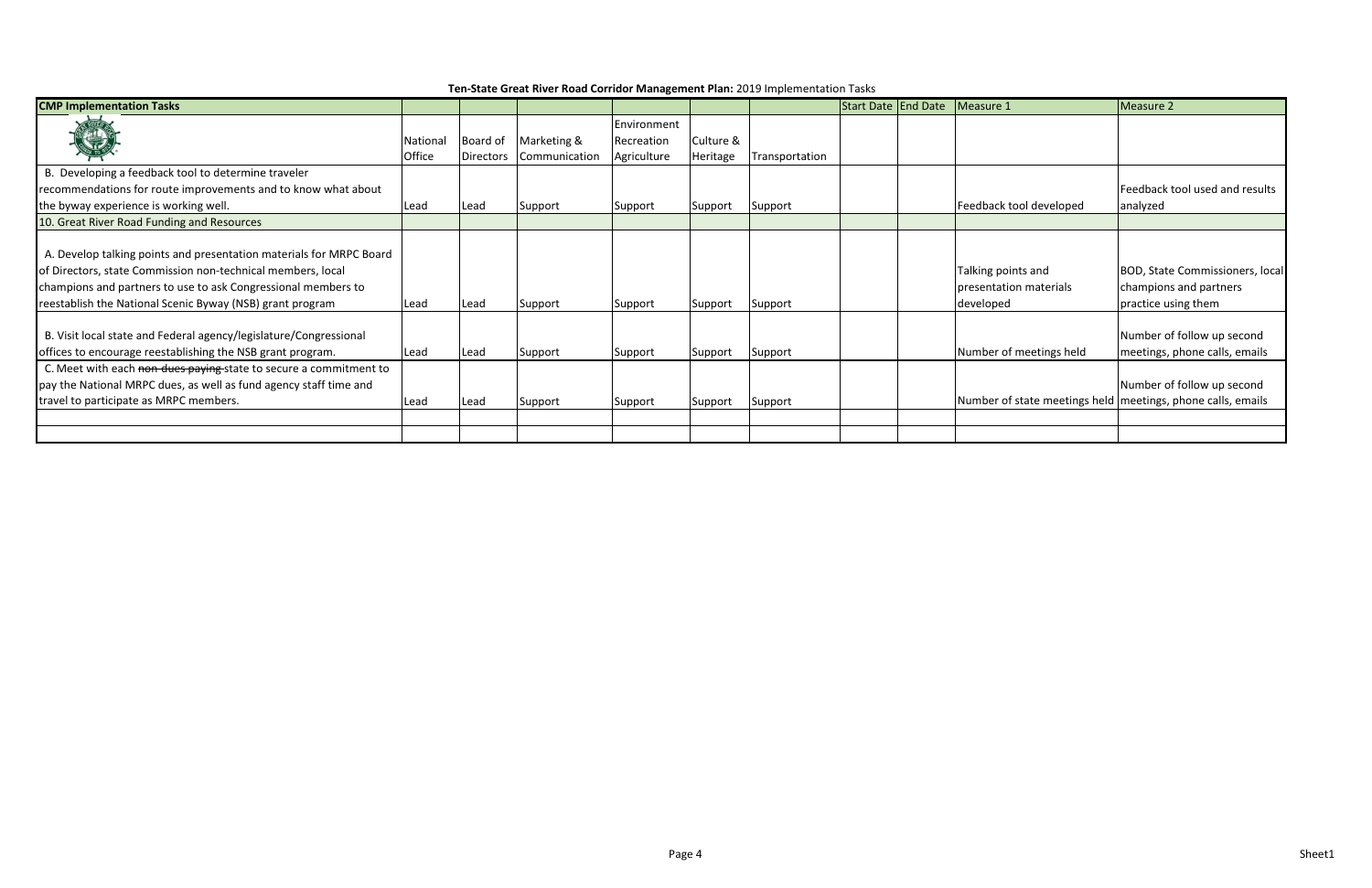Page 5 Sheet1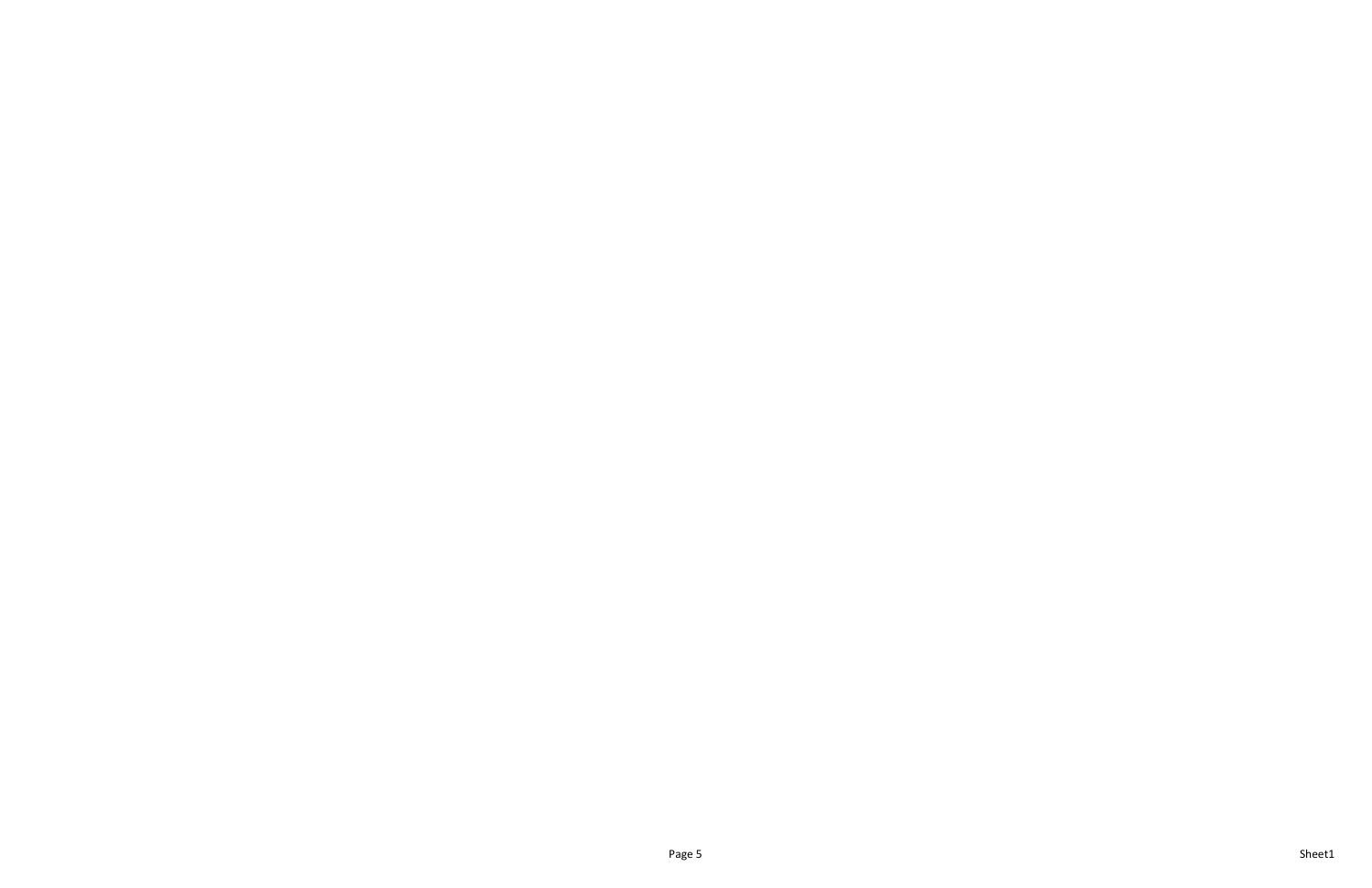Page 6 Sheet1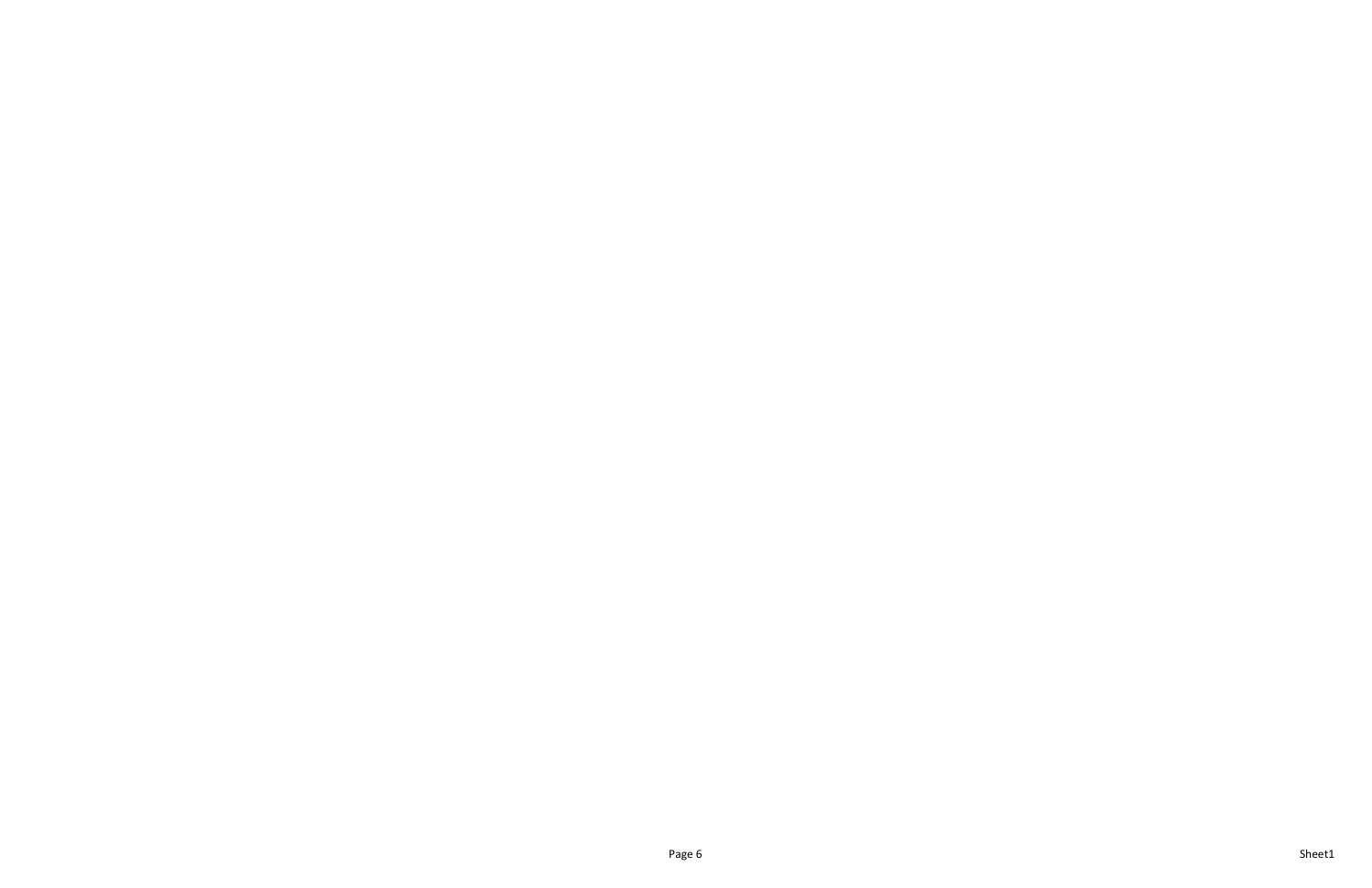Page 7 Sheet1